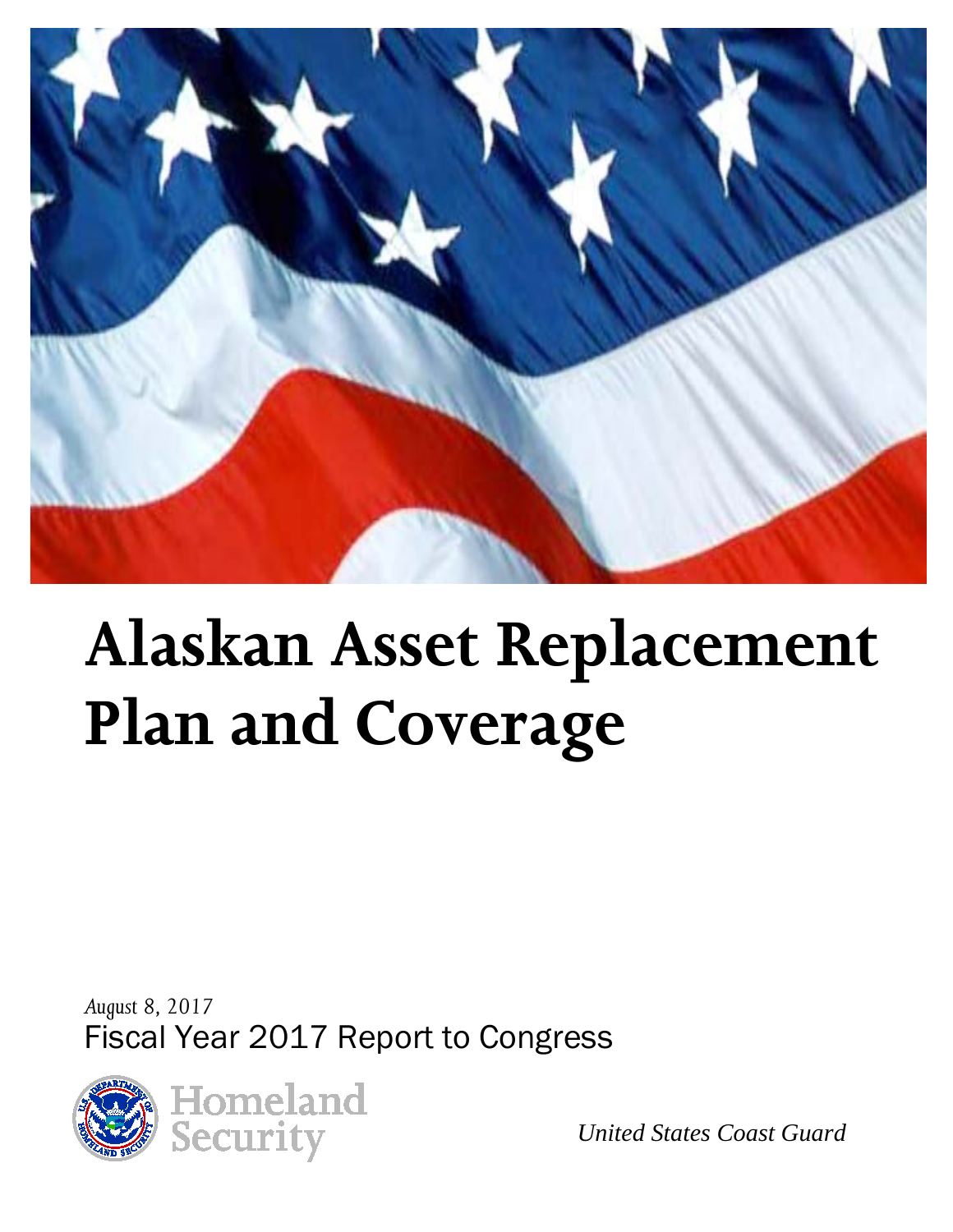### Foreword

#### August 8, 2017

I am pleased to present the following report, "Alaskan Asset Replacement Plan and Coverage," as prepared by the U.S. Coast Guard.

Senate Report 114-264 accompanying the Fiscal Year 2017 Department of Homeland Security Appropriations Act (P.L. 115-31) requires the Coast Guard to reevaluate its homeporting plan for cutters in Alaska, including consideration of the condition of current assets being replaced.

Pursuant to congressional requirements, this report is being provided to the following Members of Congress:



The Honorable R. John Carter Chairman, House Appropriations Subcommittee on Homeland Security

The Honorable Lucille Roybal-Allard Ranking Member, House Appropriations Subcommittee on Homeland Security

The Honorable John Boozman Chairman, Senate Appropriations Subcommittee on Homeland Security

The Honorable Jon Tester Ranking Member, Senate Appropriations Subcommittee on Homeland Security

I am happy to answer any further questions you may have. Please do not hesitate to contact me at (202) 372-4411 or the Department's Chief Financial Officer (Acting), Stacy Marcott, at (202) 447-5751.

Sincerely,

Paul F. Zukunft Admiral, U.S. Coast Guard Commandant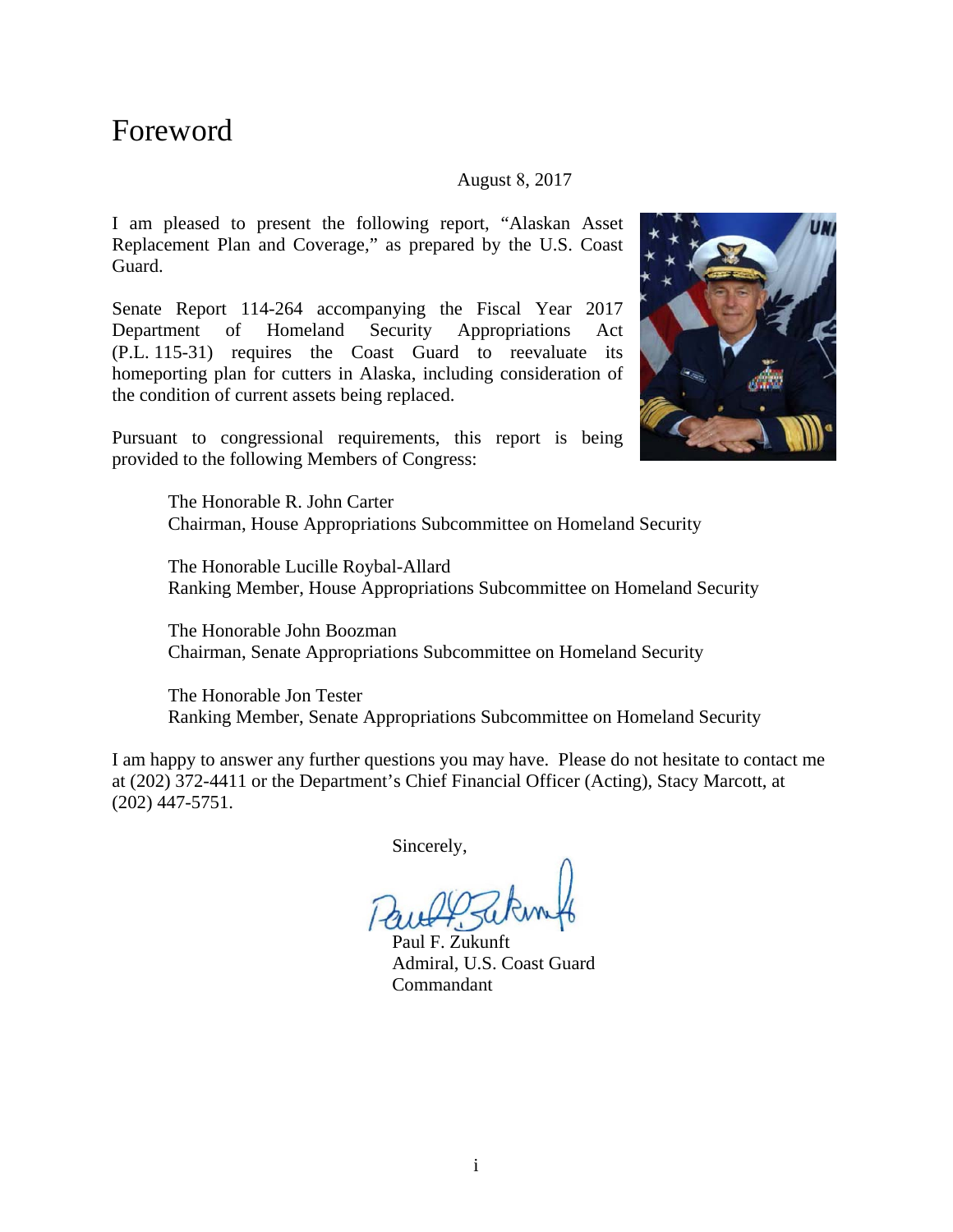

# Alaskan Asset Replacement Plan and Coverage

# Table of Contents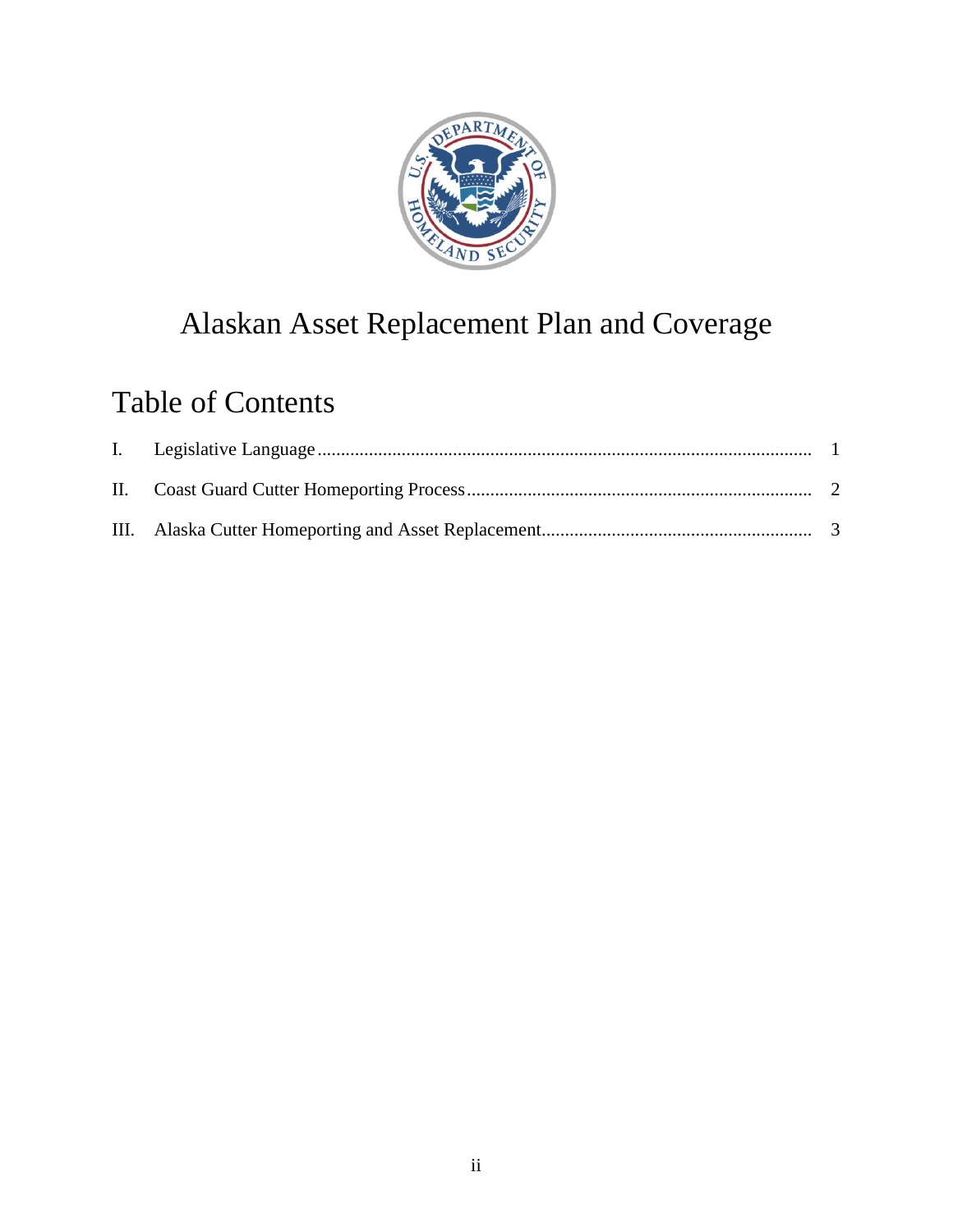## <span id="page-3-0"></span>I. Legislative Language

This report responds to language in Senate Report 114-264 accompanying the Fiscal Year 2017 Department of Homeland Security Appropriations Act (P.L. 115-31).

Senate Report 114-264 states:

#### **ALASKAN ASSET REPLACEMENT PLAN AND COVERAGE**

The Committee is concerned with the Coast Guard's current asset replacement plans for Alaska. Recent drydocks have resulted in two Island Class patrol boats being placed in inactive status with the expectation they will not return to service, since Coast Guard plans to decommission them in fiscal year 2017. In the meantime, Coast Guard is scrambling to move west coast assets to support coverage in Alaska this summer.

In addition, the Committee is concerned that the Coast Guard's plan for NSC, OPC, and FRC homeporting does not take into account the strategic location of Alaska as related to the Arctic and Asia. The Coast Guard shall reevaluate its home porting plan for these cutters in Alaska, including consideration of the condition of current assets being replaced, and report to the Committee within 90 days of the date of enactment of this act. This report shall take into account Alaska's strategic position, increased activity in the Arctic, including increased tourism, the presence of foreign assets, and commerce, as well as long term resource development.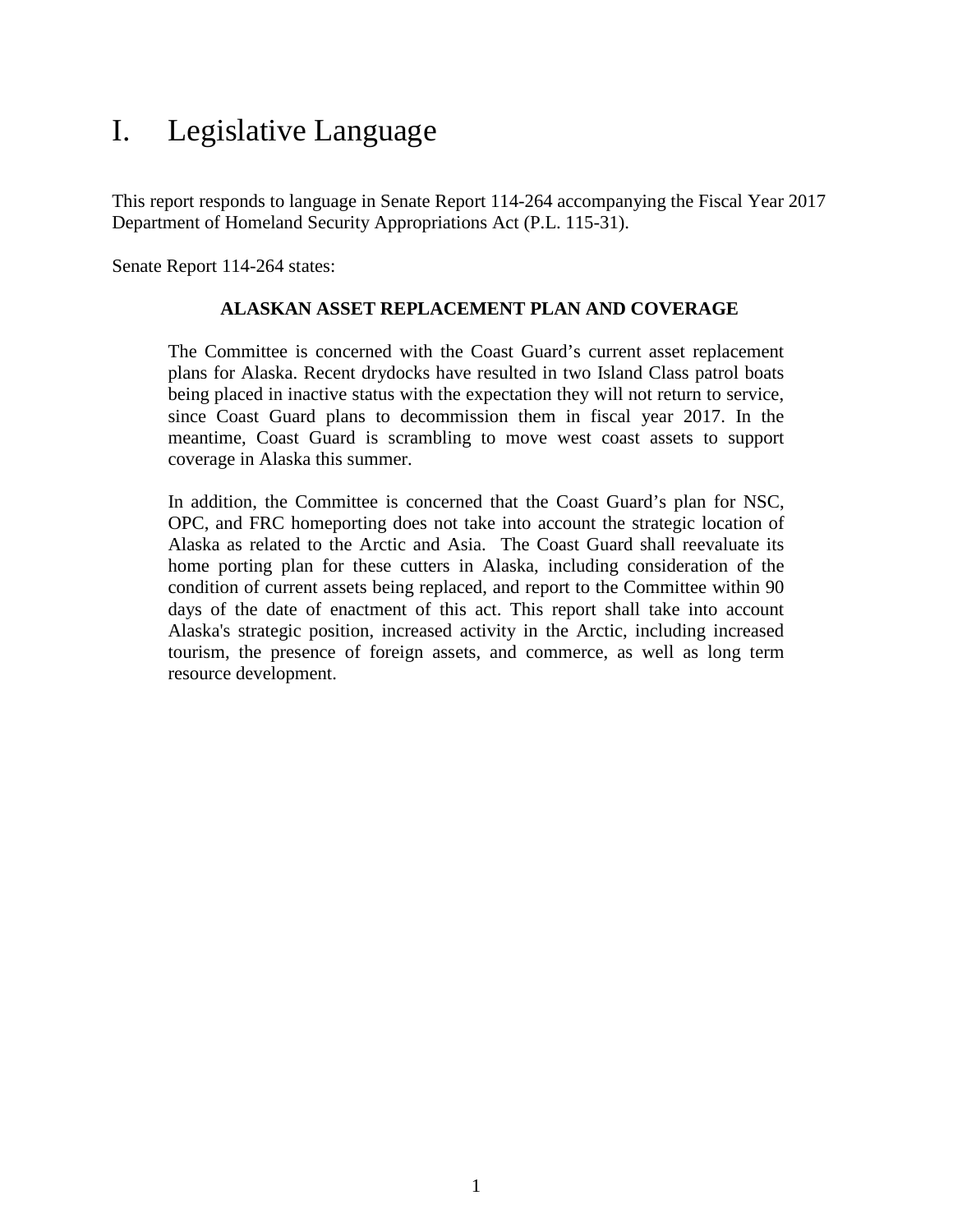# <span id="page-4-0"></span>II. Coast Guard Cutter Homeporting Process

In 2015, the Coast Guard established a Cutter Homeporting Decision Process to better support senior leaders in making strategic decisions based on a defined, repeatable, and analytical method. The process aligns the homeporting decisions with existing acquisition, operational, budgetary, and facilities planning. In response to Congress's concern, the Coast Guard used this process to review its Alaska laydown and asset replacement plan.

The Coast Guard conducts feasibility studies to examine potential homeport locations as the first step in a detailed analysis and decision process. The Coast Guard's homeporting staff works with the relevant operational commanders to provide the operational framework for the study. The framework includes location-specific mission analysis, case data, anticipated operational profile for a particular asset class, and other related factors. This input provides boundaries that help to determine which locations the team should study. The studies involve a full examination (in-person visit) and research on each potential homeport location. Before making a final homeporting decision, the Coast Guard evaluates candidate locations using the findings of the study, along with many other relevant factors, including but not limited to: mission needs, distance to primary operating area, maintenance and logistics support, current and future infrastructure costs, work-life amenities, and environmental impacts.